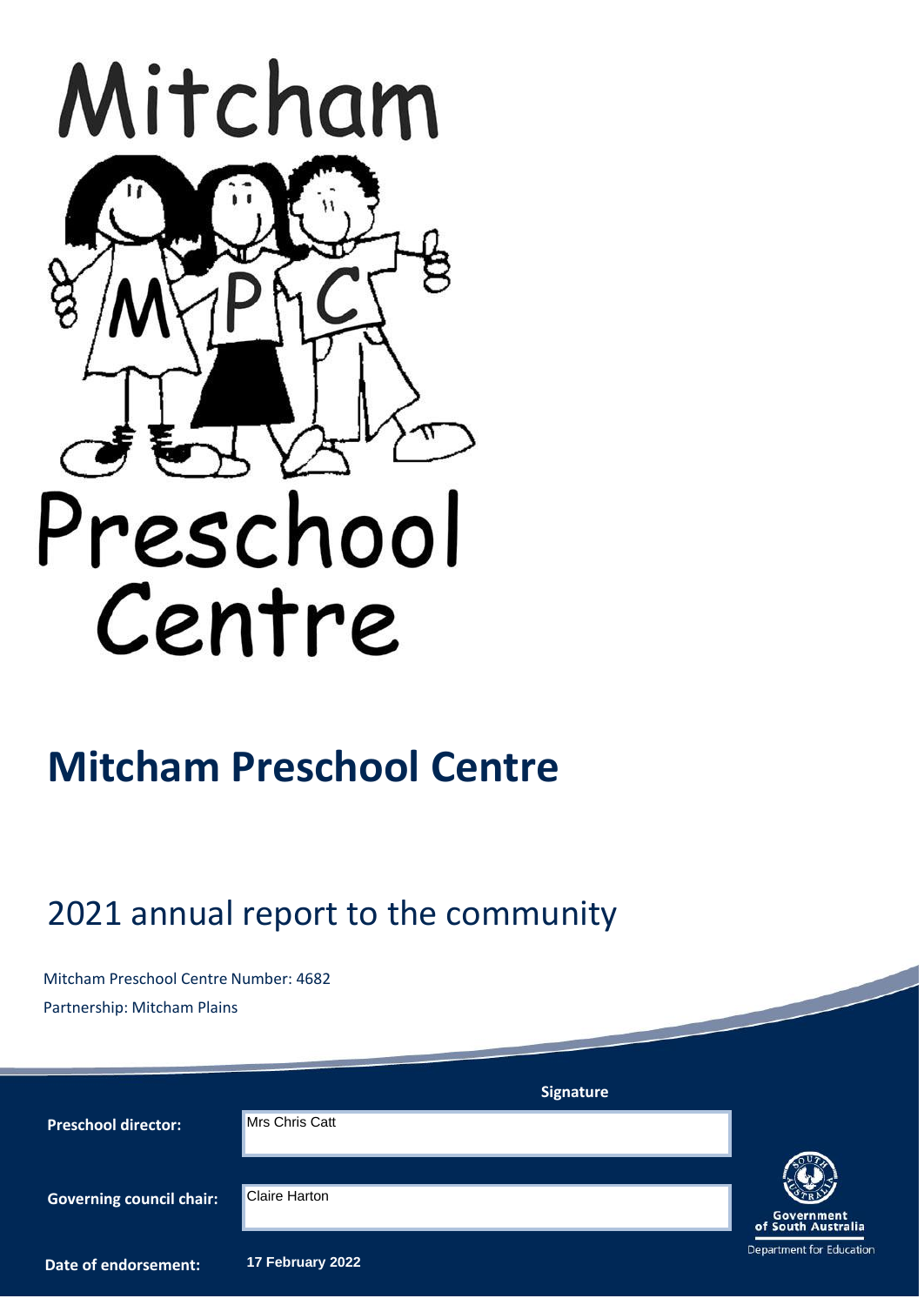### **Context and highlights**

#### Context for 2021

-the centre has a capacity of 88 children. 77 children commenced term 1 -

- 39% of children attended both Mitcham Preschool and Hawthorn Child Care Centre, which is walking distance from the preschool

- Families are from a range of backgrounds, including 2 parent homes and single parent families. Most families had 2 parents working, with at least 1 parent working full time

.- There have been several cultures represented at the kindergarten including Aboriginal, Sri Lankan, Greek, Italian, Indian, Chinese, New Zealand, Hongkong, Mexican. Nepalese and Pakistani.

Highlights for 2021

- the cohort of 2021, were a group of enthusiastic, engaged, interested learners

- We use an inquiry based approach to learning, and our focus of learning for each term, included "Cultures around the world", "All about me and people in my world" underpinned by the Child Protection Curriculum, "What is a pattern" and "People make books and we can too". The feedback from parents on their child's engagement in the curriculum was extremely positive, in particular the maths focus on 'patterns" and the literacy focus on "bookmaking"

 - We have been committed to making progress in our QIP goals (see report) - our ongoing commitment in implementing a program that provides numerous opportunities for intellectual stretch and developing a positive growth mindset, through challenge tasks, hard work and persistence

 - we have made learning visible through literacy / numeracy wall, display of pedagogical documentation, STEM focused notice board. Children's work folders are located in the main room, for children and families to access readily.

- In 2021, Mitcham Preschool was relocated to Mitcham Primary school for term 1, whilst major work occurred on our building. This included new roof, ceiling and air conditioning. It also included some site funded works such as rejuvenation of the kitchen, the storerooms and laundry area. Due to the nature of the major works, the indoor areas were painted and new carpet was installed in 3 rooms. We returned to the preschool in term 2. COVID again impacted on families accessing the preschool for a period of time. However, we were able to offer several excursions, incursions and special events to support children's learning.

- Through all the changes in 2021, the children demonstrated resilience, bravery and courage to cope in many varied situations.

### **Governing council report**

Mitcham Preschool Centre (MPC) proceeded through a second year of the Covid-19 pandemic with conscious care, flexibility in its routine, a focus on the wellbeing of its students and staff, and with aims that the future of MPC will be as all-round excellent in the future as its previous years.

In its 65th year of operating as a Preschool education facility, MPC spent Term 1 at Mitcham Primary School whilst the State heritage-listed Kindergarten undertook major renovations. These works begun at the end of 2020 and finished in time for the Kindy to reopen at its home in Mitcham Community Court for Term 2 2021. Other upgrades passed by the GC include new student and staff furniture. Plans for works during 2022 have also been devised. Whilst Government-led limitations were instigated at ad hoc times throughout the year, MPC staff provided the children and families a busy and exciting year. Excursions were planned, modified, postponed and undertaken, with the support of MPC staff and families, and with flexibility from previous vendors. These include trips to Kuitpo Forest, Adelaide Zoo, Marshmallow Park and the creek adjacent to MPC. Incursions included Wheels Day, Trent Hill, Mud Day, Ruth Tuck Art School, Family Nights, and the quarterly Celebration Days, all meticulously following Government restrictions.

It must be noted that the staff showed inspiring strength, resilience, support, and creativity throughout all changes brought by the Department, led by their focus on the care and nurture of the child as a person, as a learner and a preschooler. They must be commended on this year's work.

I would like to acknowledge the tireless and outstanding work, enthusiasm and care the staff of MPC have gifted our children throughout their unique year of Kindy, under the cloud of pandemic unknowns. Thank you to Mitcham Primary School for housing and embracing MPC for Term 1, the GC of 2021 for arranging the Kindergarten's renovations, MPC families for continuing the strong community-based spirit of MPC, and thank you also to the members of MPCs 2021 GC for supporting the Kindy throughout the year and ensuring MPC continues its outstanding education legacy.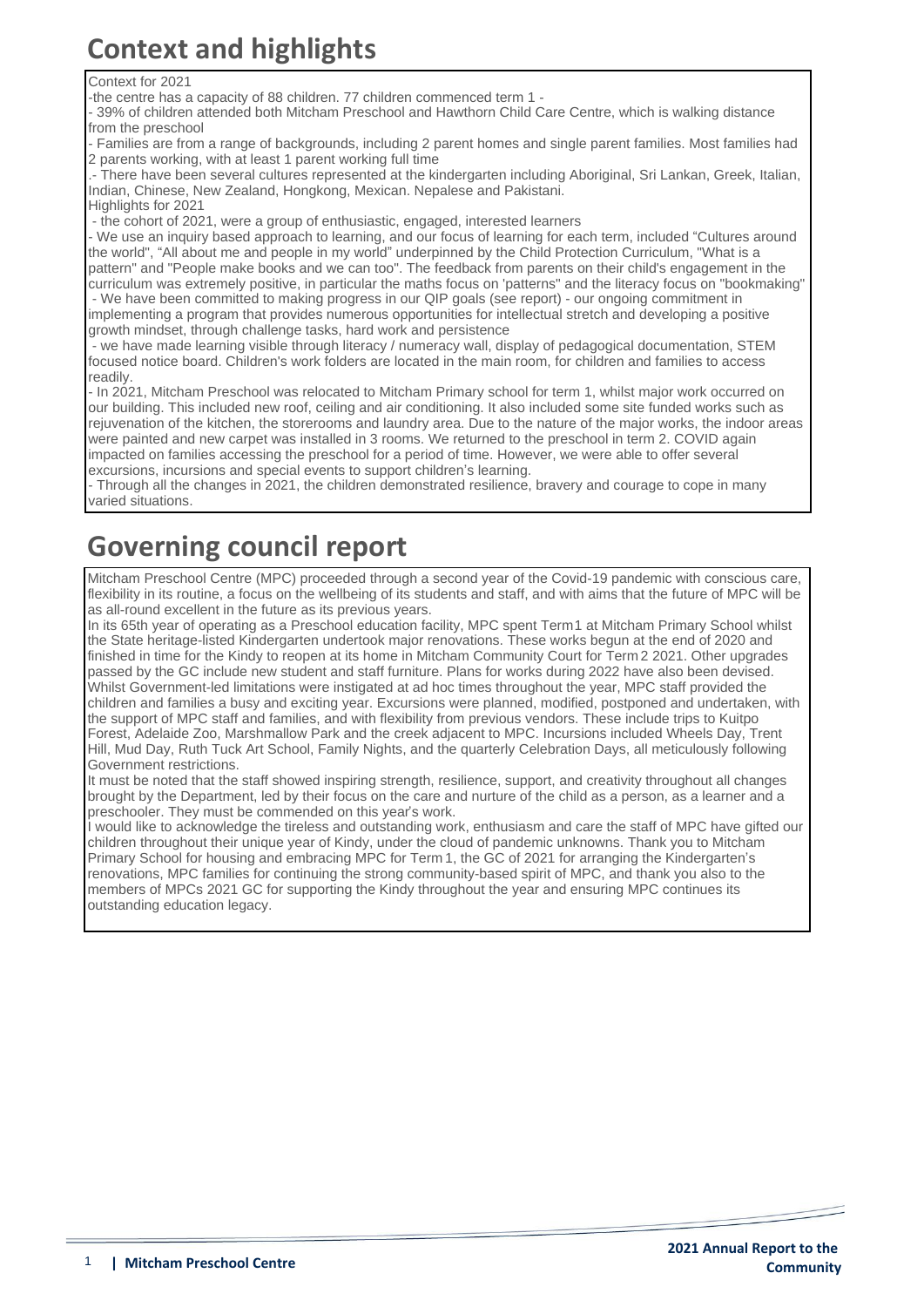### **Preschool quality improvement planning**

#### Goal 1

To Improve children's numeracy skills through a focus on measurement

- Staff built knowledge and skills on measurement working collaboratively through PLC's, developing our skills on using strategic questioning. Question prompts were placed in each room as a guide for educators when working in small groups or 1:1

- STEM centre established with focus on measurement. Each week activities in the STEM centre were based on one area of measurement eg linear, weight & capacity.

- Each week there was a STEM challenge task. Children experimented, problem solved and recorded their answer on the sheet. Every Monday was "Measurement Monday", where we carried out the measurement experiment, incorporating strategic questioning, to find out the answer.

- Dedicated Numeracy table focussed on measurement and number sense, for periods of time throughout the year. - Large number of opportunities were provided to investigate measurement outdoors such as the portable measurement bags.

- We reviewed our site based assessment tool, to include capturing data on children's knowledge and skills in measurement. Other data gathered included sheets from the STEM centre (who participated and how often), observations, photos

- Children were then immersed in a wide range of measurement experiences indoors & outdoors; established a STEM centre with weekly STEM challenges: focussed on comparative language; used small / large group times to implement explicit teaching / modelling of measurement activities; focussed on standard & non standard tools for measurement; Dedicated Numeracy / maths table with a focus on number / aspects of measurement –

there was a lot of evidence of high quality teaching and learning in the area of measurement - what we noticed - children using comparative language; children investigating measurement using tools appropriately; participating in STEM challenges; children very engaged in the small / large group activities and transferring learning to other areas of curriculum; taking the learning home and transferring knowledge (eg feedback from parents)

- Children were assessed through 2 designated tasks and demonstrated very good understanding of measurement. They use comparative language in context and can describe how (purpose) the measurement tools are used and what they measure (eg length, weight).

#### Goal 2

To improve children's literacy skills through a focus on fine motor development and mark making

- Throughout 2021, we built on from 2020 strategies, in the areas of mark making & fine motor skills. Each week our targeted planning incorporated both areas.

- Through site based pupil free day, we worked with Lisa Burman in term 3 & in workshops during term 4, focussing on bookmaking, to build skills and knowledge in this area of literacy.

- In Term 4, we put our new learning into our inquiry focus "People make books and we can too".

- Children were immersed in bookmaking, with the emphasis on building their confidence and skills as an author and illustrator.

There was an expectation that every child would make and publish one book during term 4. This did occur, however some children produced multiple books

What we noticed – children built their knowledge on the construction of texts such as front cover / back cover / spine / title / author / illustrator / blurb / speech bubbles / ellipses / onomatopoeia / exclamation marks / question marks / page numbers

- Children built confidence with drawing and writing – some children did "4 year old writing", others copied written text, some children wrote phonetically, whilst others asked educators to spell words which they wrote - We also completed 3 author studies, whereby children noticed different characteristics in their writing / illustrating style.

**2021 Annual Report to the**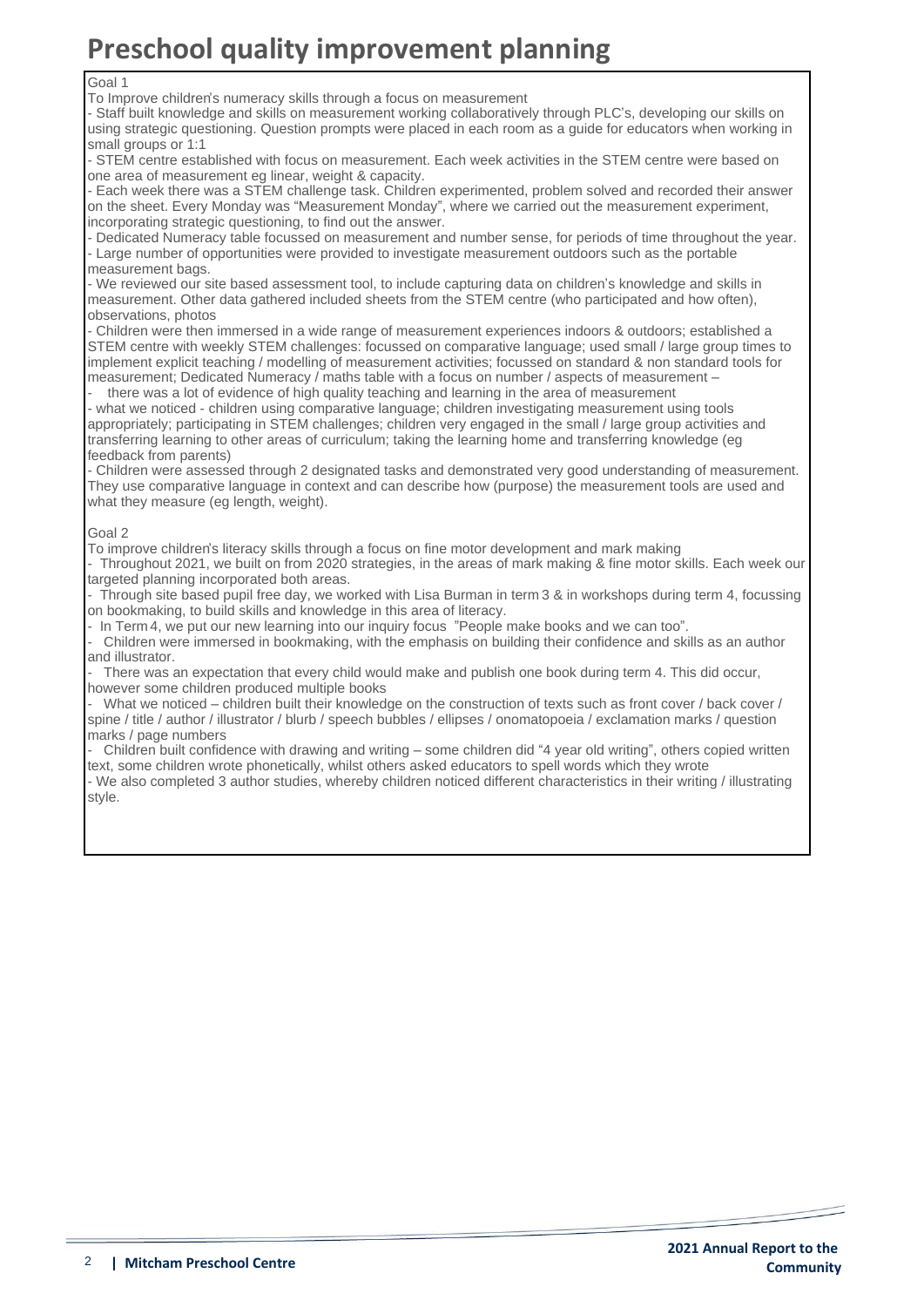#### **Enrolment**

|      | Enrolment by Term |        |        |        |
|------|-------------------|--------|--------|--------|
| Year | Term 1            | Term 2 | Term 3 | Term 4 |
| 2018 | 86                | 85     | 82     | 82     |
| 2019 | 83                | 83     | 80     | 82     |
| 2020 |                   | 77     | 76     | 75     |
| 2021 |                   | 74     | 74     | 73     |

NOTE: The data is based on person counts in the two week reference period each term. Excludes pre-entry. Data Source: Preschool Data Collection, Data Reporting and Analytics directorate. Term 2 2020 data may not be available for all preschools.

#### **Attendance**

|             | Term 1 | Term 2 | Term 3 | Term 4 |
|-------------|--------|--------|--------|--------|
| 2018 centre | 97.9%  | 95.7%  | 94.8%  | 94.0%  |
| 2019 centre | 95.5%  | 94.6%  | 90.6%  | 96.8%  |
| 2020 centre | 95.3%  | 91.6%  | 95.4%  | 94.3%  |
| 2021 centre | 93.9%  | 94.6%  | 84.3%  | 92%    |
| 2018 state  | 90.8%  | 88.4%  | 88.0%  | 88.2%  |
| 2019 state  | 90.8%  | 88.2%  | 86.9%  | 87.6%  |
| 2020 state  | 89.8%  | 73.0%  | 86.3%  | 87.0%  |
| 2021 state  | 88.6%  | 86.5%  | 88.4%  | 85.0%  |

Based on attendances recorded in the two week reference period each term. Data for eligible enrolments as described in the department's Enrolment policy.

Attendance rates may differ to previous reporting with the transfer from calculations based on deemed attendance to actual attendance using booked hours divided by attended hours.

\*Note: Term 2 2020 data may not be available for all preschools.

#### **Attendance comment**

 The year commenced with 77 children enrolled. However, some changes occurred during the year. In term 1,a child moved to a preschool associated with her siblings school. Another child withdrew by week 4 with her family deciding to postpone her enrolment at preschool until 2022.

At the end of term 2, 1 child commenced at a Catholic School, 1 child moved with her family to Sydney. In term 3, a child moved to a new home so transferred to another preschool. At the commencement of term 4, one child commenced preschool, following her families move from Queensland. For term 4, 73 children were enrolled. The attendance data indicates high attendance rates again throughout 2021, despite Coronavirus. Attendance data was impacted in terms 2 & 3, when 2 children were absent for long periods of time due to illness / a long term family holiday However, across terms 1, 2 & 4, attendances were above state average. In 2021 there were 3 children who only attended 25 hours of the allocated 30 hours of preschool each fortnight. They did not attend the half days on Mondays. The families at Mitcham Preschool value continuity of learning and are committed to ensuring their child attends regularly.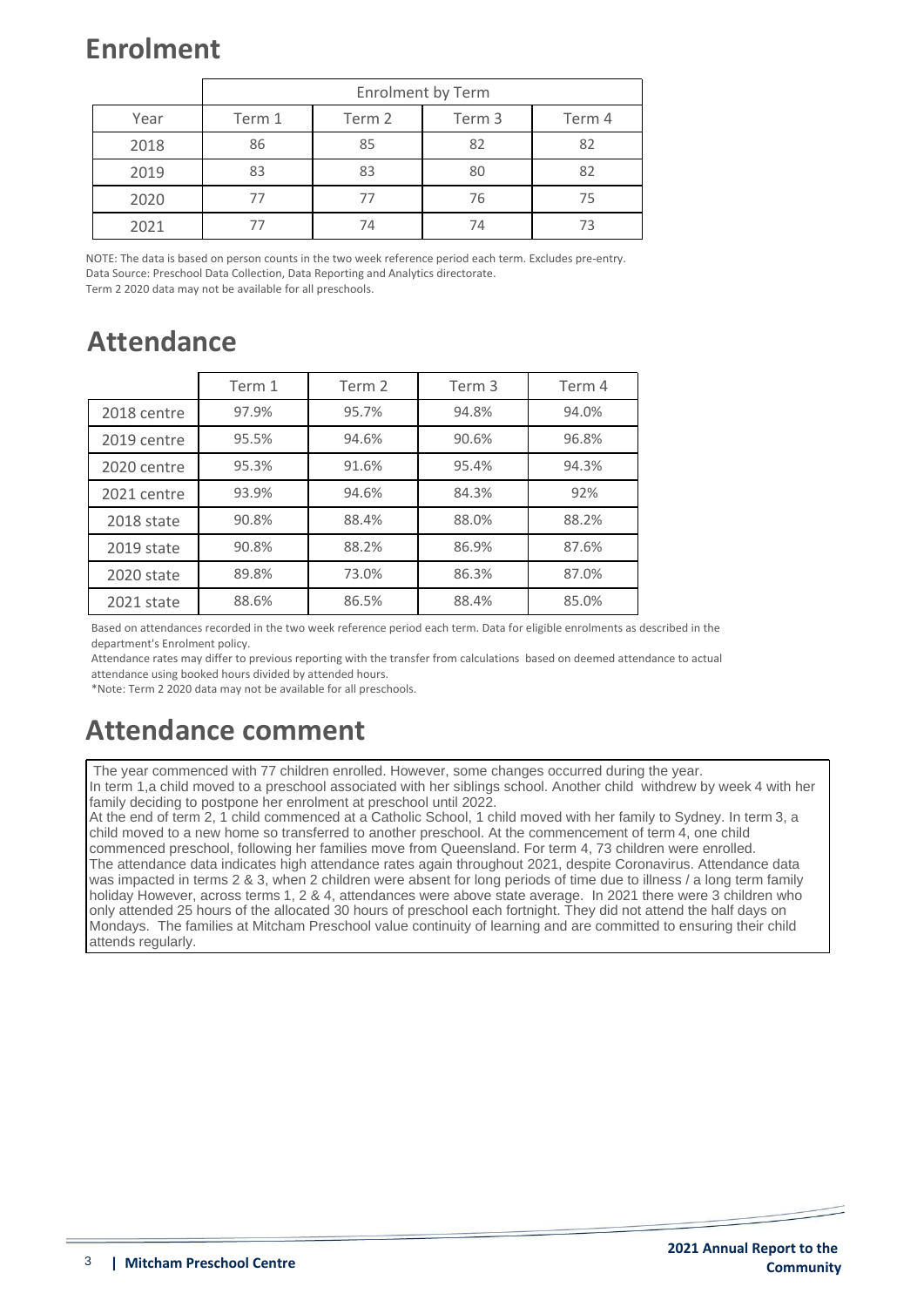### **Destination schools**

| Feeder Schools (Site number - Name)        | 2018  | 2019    | 2020  | 2021  |
|--------------------------------------------|-------|---------|-------|-------|
| 524 - Belair Primary School                | 1.0%  | 0.0%    | 0.0%  | 4.9%  |
| 723 - Colonel Light Gardens Primary School | 20.0% | 22.4%   | 24.1% | 24.6% |
| 1063 - Highgate School                     | 1.0%  | $0.0\%$ | 1.7%  | 3.3%  |
| 270 - Mitcham Primary School               | 41.0% | 40.8%   | 34.5% | 42.6% |
| 9037 - St Joseph's School - Kingswood      | 6.0%  | 4.0%    | 10.3% | 4.9%  |
| 475 - Westbourne Park Primary School       | 21.0% | 26.3%   | 20.7% | 16.4% |

NOTE: The data is collected in Term 3. It does not reflect actual schools enrolled in by exiting preschool children. Only schools that are a destination for 3% or more of students are shown.

Data Source: Site Performance Reporting System (SPER), Term3 2021 collection.

### **Destination schools comment**

Mitcham Preschool feeds into a large number of public and private schools.

• Mitcham Primary remains the main DFE feeder school. A total of 42.6% of children are enrolled at Mitcham Primary School from the 2021 cohort, which is an increase from 2020.

• Numbers of children who are enrolled at Westbourne Park Primary School, have decreased since 2019. In 2019 26.3% attended from Mitcham Preschool. In 2020 there were 20.7% enrolled. In 2021, 16.4% of children were enrolled at Westbourne Park Primary.

• Colonel Light Gardens Primary School had a slight increase in children enrolled from Mitcham Preschool, There were

24.1% enrolled in 2020 and 24.6% in 2021.

• St Joseph's Primary School at Kingswood has seen a decrease in enrolments, from 10.3% in 2020 to 4.9% in 2021. - in 2021 there were a few children enrolled at Belair and Highgate Primary schools, the first time in several years. 5% of children attend a range of other schools

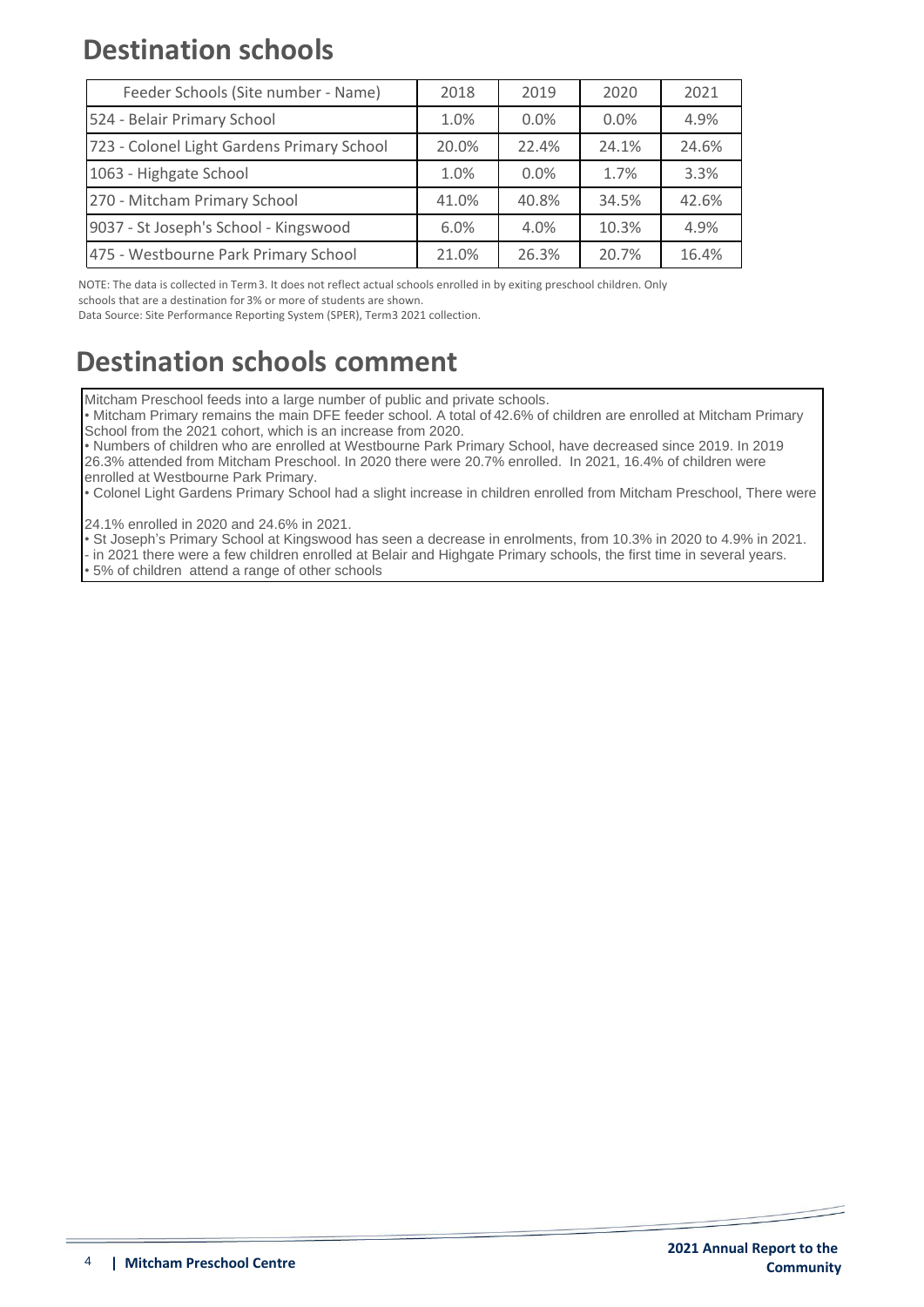$\sim$ 

 $\overline{\phantom{1}}$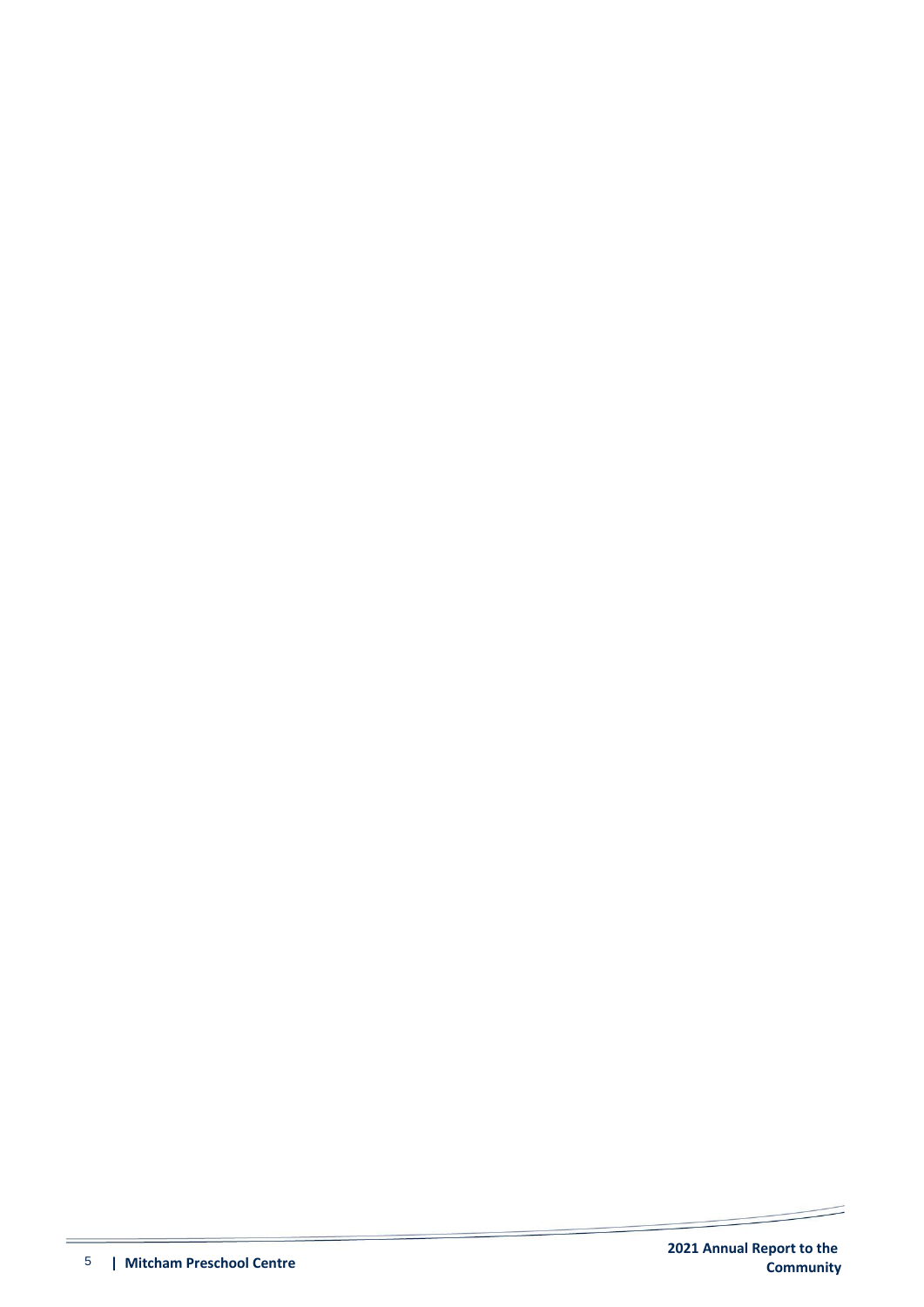#### **Family opinion survey summary**

Mid-term 3 2021, The parents were given the opportunity to complete the Parent Opinion Survey on line. 49 families out of 73 completed the survey and the feedback was very positive in all 4 areas of the survey

Most families who responded to the survey, answered with "agree or strongly agree" to each question, with only few responses answered in the "neutral" column.

This year there were "neutral" answers to several questions, including

- the preschool seeks parent opinions about educational programs
- the preschool provides opportunities to discuss my child's progress

- teachers let me know how well my child is doing

- parents are invited to participate in decisions about their child's education

2021 was a challenging year, with the move to Mitcham Primary school for term 1 and restrictions of COVID. However, information from assessments were shared during parent interviews, twice in a year (terms 1 & 3). ILP's were developed with parents to set goals and identify ways to support their child's needs. Parents were given the option of phone conversations if they felt uncertain about attending the centre, due to COVID. Spontaneous conversations were more difficult this year, but emails and phone calls were provided. Parent opinions and having a say in preschool decisions are welcomed through their involvement on the Governing Council. But in 2021, we had limited opportunities to invite families to come share their skills. There were 3 opportunities to assist on excursions. Parent written comments were positive in all 4 areas.

It is imperative that we continue to strive for excellence in all that we do at Mitcham Preschool. High quality education programs, healthy & positive relationships between staff, parents & children, continuous improvement, effective communication strategies, listening to the needs & directions of the community, & working with the Governing Council will continue to ensure that Mitcham Preschool is highly regarded as a centre for quality education and care for young children and their families.

#### **Relevant history screening**

• All Criminal History Screening Certificates for educators, University students, work experience students, gardener, cleaners, volunteers etc are checked for compliance (WWCC)

• Copies of certificates are kept on file for staff to access

• All WWCC certificates are checked for expiry date

- Please note that all parents wishing to volunteer must also complete RRHAN-EC training for volunteers. In 2021,

families accessed this training on line and provided a certificate of completion (or a link to the certificate). Copies of RRHAN-EC training are kept on file.

#### **Financial statement**

| <b>Funding Source</b>       | Amount    |
|-----------------------------|-----------|
| <b>Grants: State</b>        | \$565,198 |
| Grants: Commonwealth        |           |
| <b>Parent Contributions</b> | \$58,644  |
| Other                       |           |